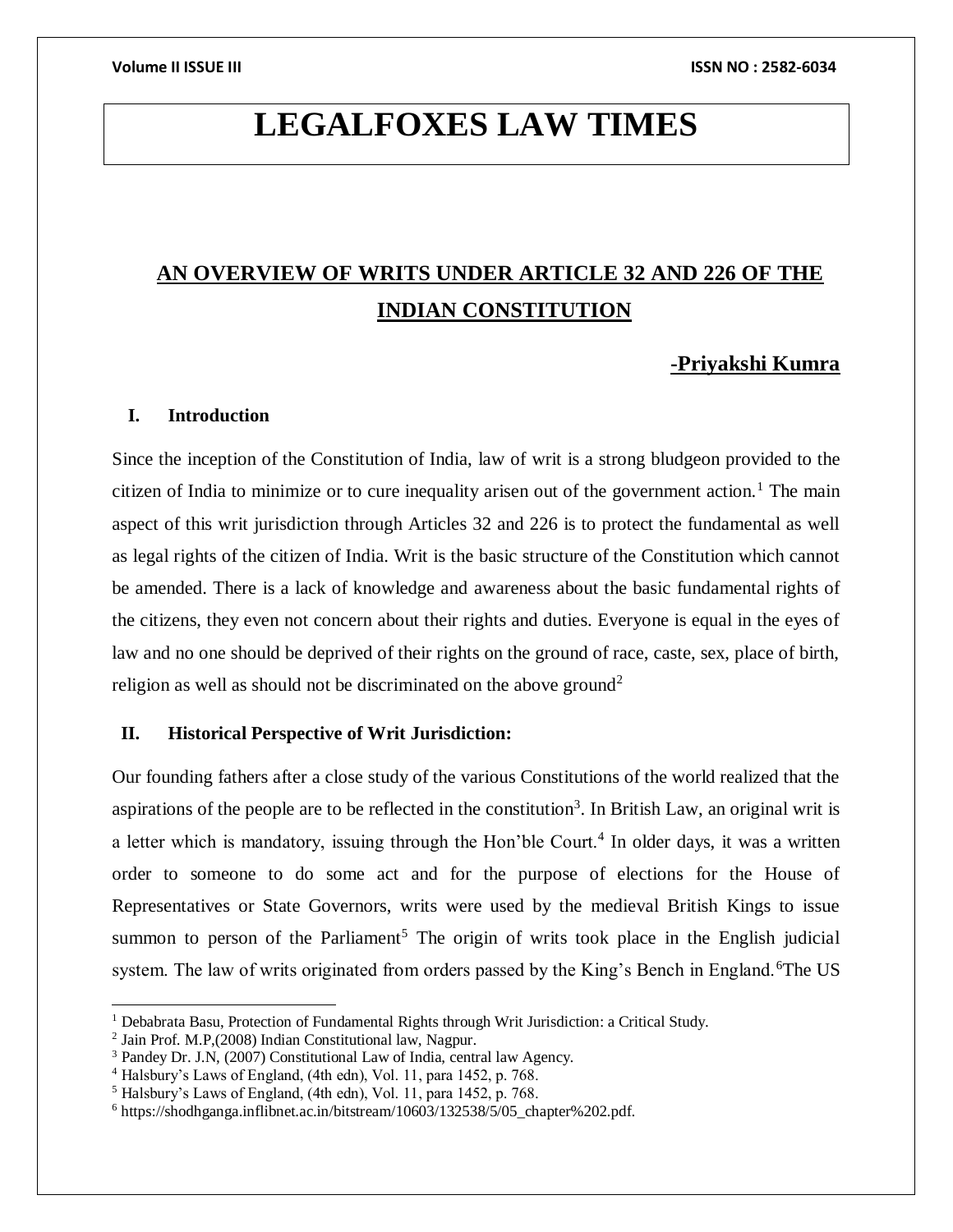$\overline{a}$ 

Constitution assumed the existence of the prerogative writs of English Common Law and except in national emergency all prerogative writs were enforceable by the American Courts and only the writ of habeas corpus could be suspended during the national emergencies.

#### **III. Writ Jurisdiction in India**

Article 32 and Article  $226<sup>7</sup>$  of the Constitution provide two separate but parallel provisions of writ jurisdiction with the Supreme Court and High Courts respectively. Article 32 has been incorporated as a fundamental right and it provides for the constitutional remedy against the violation of fundamental rights. This remedy is limited to the violation of fundamental rights only under Article 32.

However, it is guaranteed under Article  $32(2)^8$  and as per specific provision of Article 32(4) it cannot be suspended otherwise, except, as provided under the Constitution. Therefore, the right to move the Supreme is almost an absolute right and guaranteed under the Constitution itself except in case of suspension of this right as provided under the Constitution (emergency provisions). Though to grant relief or not to grant is absolutely the discretion of the Supreme Court but the apex court can be moved for violation of fundamental right as a matter of right. But to this limited extent, it is a different matter with the High Court.<sup>9</sup>

The provision of Article 226 is a constitutional provision, but it is not a fundamental right. There is no guarantee attached to it unlike Article 32. The scope of Article 226 is wider than that of Article 32 because the operation of Article 226 is not limited to violation of fundamental rights only, but it can be operated for other purposes also. In *Sarvepalli Ramaiah (D) Thr. Lrs. & Ors.*   $V/s$  District Chittoor Dist. & Ors.<sup>10</sup> It was observed by the Hon'ble Supreme Court that *"Administrative decisions are subject to judicial review under Article 226 of the Constitution, only on grounds of perversity, patent illegality, irrationality, want of power to take the decision and procedural irregularity. Except on these grounds administrative decisions are not interfered with, in exercise of the extra ordinary power of judicial review"*However, in entertaining the writs, the High Court enjoys wide and open powers as a matter of discretion. It is

<sup>&</sup>lt;sup>7</sup> 9 Durga Das Basu, Commentary on Constitution of India (just S. S, Subramani ed., 9<sup>th</sup> Ed., 2017). <sup>8</sup>V.N. SHUKLA, " Constitution of India", EBC (Estern Book Company).

<sup>9</sup>SEERVAI, H.M. "The Constitutional Law of India", Universal Law Publishing Co. Pvt. Ltd. <sup>10</sup> CIVIL APPEAL NO. 7461 OF 2009.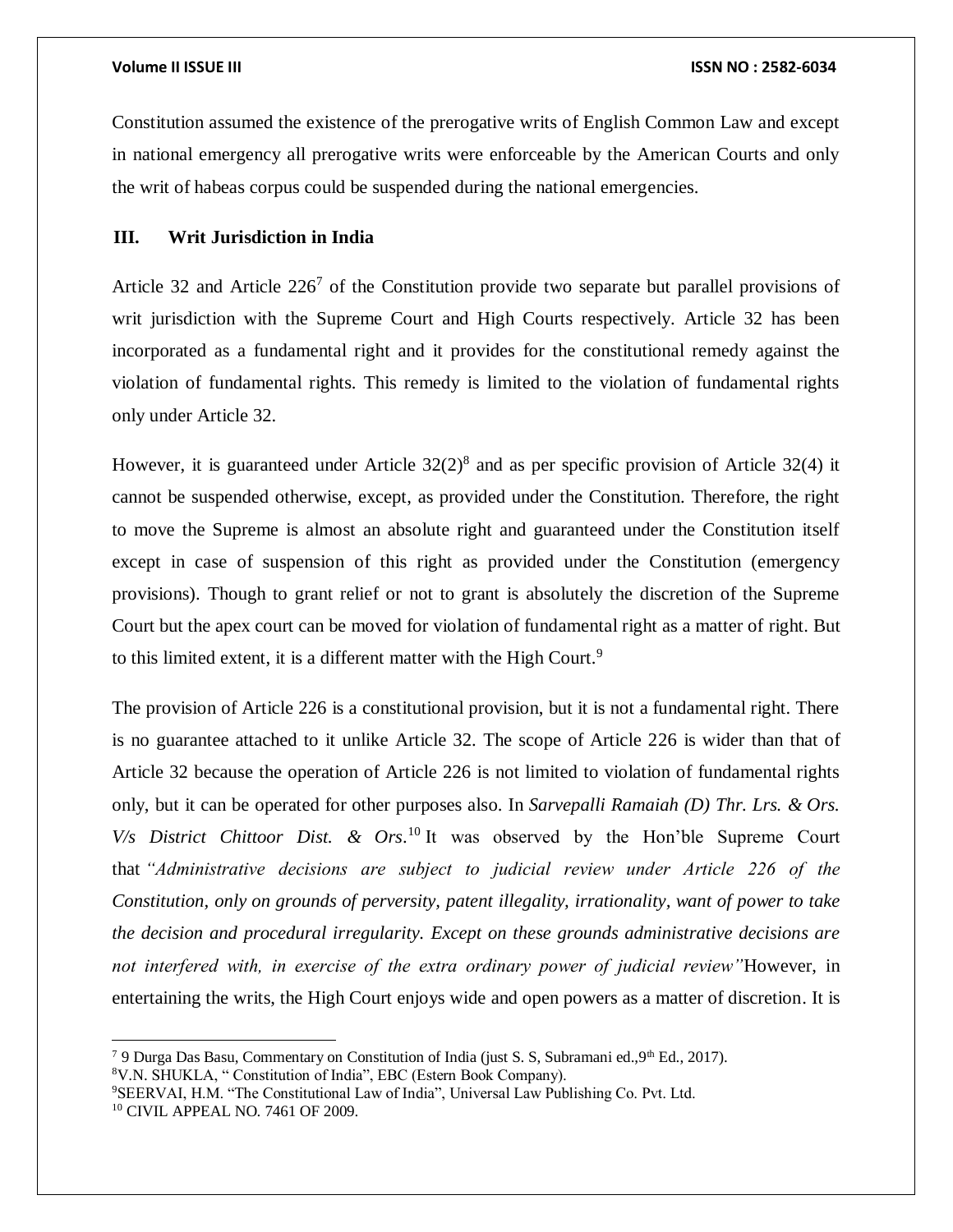#### **Volume II ISSUE III ISSN NO : 2582-6034**

a plenary power of the High Court without any fatter from any provision of the Constitution. Since it is an extraordinary jurisdiction with the High Court, it has no! to be resorted to in routine. The basic objective of this power is to ensure justice wherever the miscarriage of justice is manifest.

The High Court has to reach the remotest comer of justice to eliminate injustice. The Writ Jurisdiction of Supreme Court can be invoked under Article 32 of the Constitution for the violation of fundamental rights guaranteed under Part – III of the Constitution. Any provision in any Constitution for Fundamental Rights is meaningless unless there are adequate safeguards to ensure enforcement of such provisions. Since the reality of such rights is tested only through the judiciary, the safeguards assume even more importance.

### **III. Various kinds of Writs:**

#### 1. **Habeas Corpus:**

Writ of habeas corpus can be issued for preserving the liberty of a person, who is being illegally detained. It can be invoked against the state as well as against the person within whose custody the aggrieved person is. It came into the picture for preserving the rights and liabilities of

Writ of habeas corpus is a powerful weapon available before a common man who has been wrongfully detained by the person or state. This writ provides a fast and powerful remedy against illegal detention.<sup>11</sup> In *State of Bihar v Kameshwar prasad verma*.<sup>12</sup>the court stated that a writ is an order calling the person who was arrested or jailed the alleged person for producing the aggrieved before the court, for knowing the grounds of his detention and if not found any legal ground for his detention then let the aggrieved be free from arrest and let him enjoy his freedom. In*[Sapmawia v Dy. commissioner](https://indiankanoon.org/doc/330105/)*<sup>13</sup>, The main focus of habeas corpus writ is preserving the right of the appellant's freedom by a quick judicial review for pleaded wrongful detention. This writ came before the existence of a statute, therefore, deep-rooted into the history of our common law.

 $\overline{a}$ 

<sup>11</sup> A.D.M., Jabalpur vs Shivakant Shukla, (1976) 2 SCC 521 (652) : AIR 1976 SC 1207: (1976) Supp SCR 172.

<sup>&</sup>lt;sup>12</sup>AIR 1965 SC 575.

<sup>13</sup>Writ Petition No. 269 of 1970.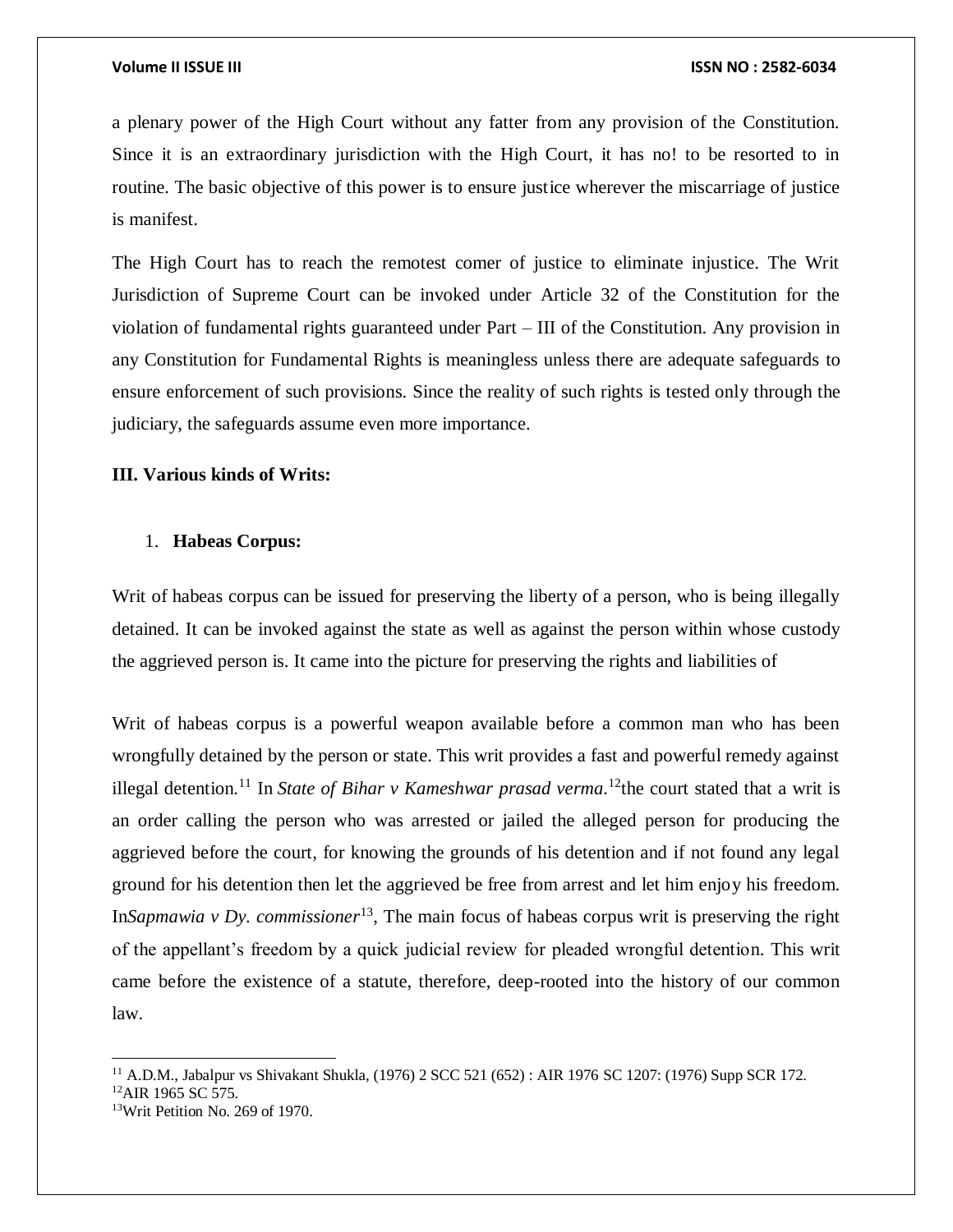#### **2. Mandamus**

History of this writ say that it is a command, issued in the name of the crown by the court of king's bench to the subordinate court, inferior tribunal, board or to any person requiring it for him to perform a public duty imposed by law.<sup>14</sup> Therefore, a writ of mandamus is a command given by any high court or supreme court to the lower court or any tribunal or board or to any other public authority to perform their public duty imposed upon them by law. It's primary objective is to supply defects of justice and prevent rights of the citizen. In *[State of Mysore v](https://indiankanoon.org/doc/196861122/)  [K.N.Chandrasekhara](https://indiankanoon.org/doc/196861122/)*<sup>15</sup> the high court has issued a writ of mandamus directing the public service commission to include the names of the six petitioners in the list prepared by the Commission under Rule 9(2) of the Rules for appointment to the cadre of Munsiffs. In the view of the High Court the appointment of ten candidates whose names were included in the list under R. 9(2) as fit for promotion could not be disturbed, yet the six applicants should be added to the list and appointments should be made out of that list. Such direction as given by the high court to public service commision can also be issued against any person or body corporate also to perform their public duty.

#### **3. Prohibition**

Writ of prohibition is as old as common law. Initially it was used to limit the jurisdiction of ecclesiastial by restraining them from acting without or in excess of their jurisdiction and later it is used by common law courts.<sup>16</sup> It is an extraordinary writ of preventive nature. It prevents courts, tribunal, quasi-judicial bodies and other officers from exercising their power beyond their jurisdiction or exercising those powers which are not vested on them. Writ of prohibition is issued to the court or any tribunal to bar them from doing something what they are about to do. This bar is applied whenever a subordinate court or tribunal hears the matter beyond their jurisdiction or on matters on which they have no jurisdiction. In *[East India Commercial Co. Ltd.](https://indiankanoon.org/doc/1839963/)  [v Collector of Customs](https://indiankanoon.org/doc/1839963/)*<sup>17</sup> an observation is given by the Supreme Court that writ of prohibition is an order directing inferior courts and tribunals to stop from proceeding therein on the ground that

 $\overline{a}$ 

17AIR 1962 SC 1893

<sup>&</sup>lt;sup>14</sup> Bakshi, P.M, (2002) The Constitution of India, Universal law Publishing.

<sup>&</sup>lt;sup>15</sup>AIR 1965 SC 532.

<sup>&</sup>lt;sup>16</sup> V.G. RAMACHANDRAN'S, "Law of Writs" Eastern Book Company.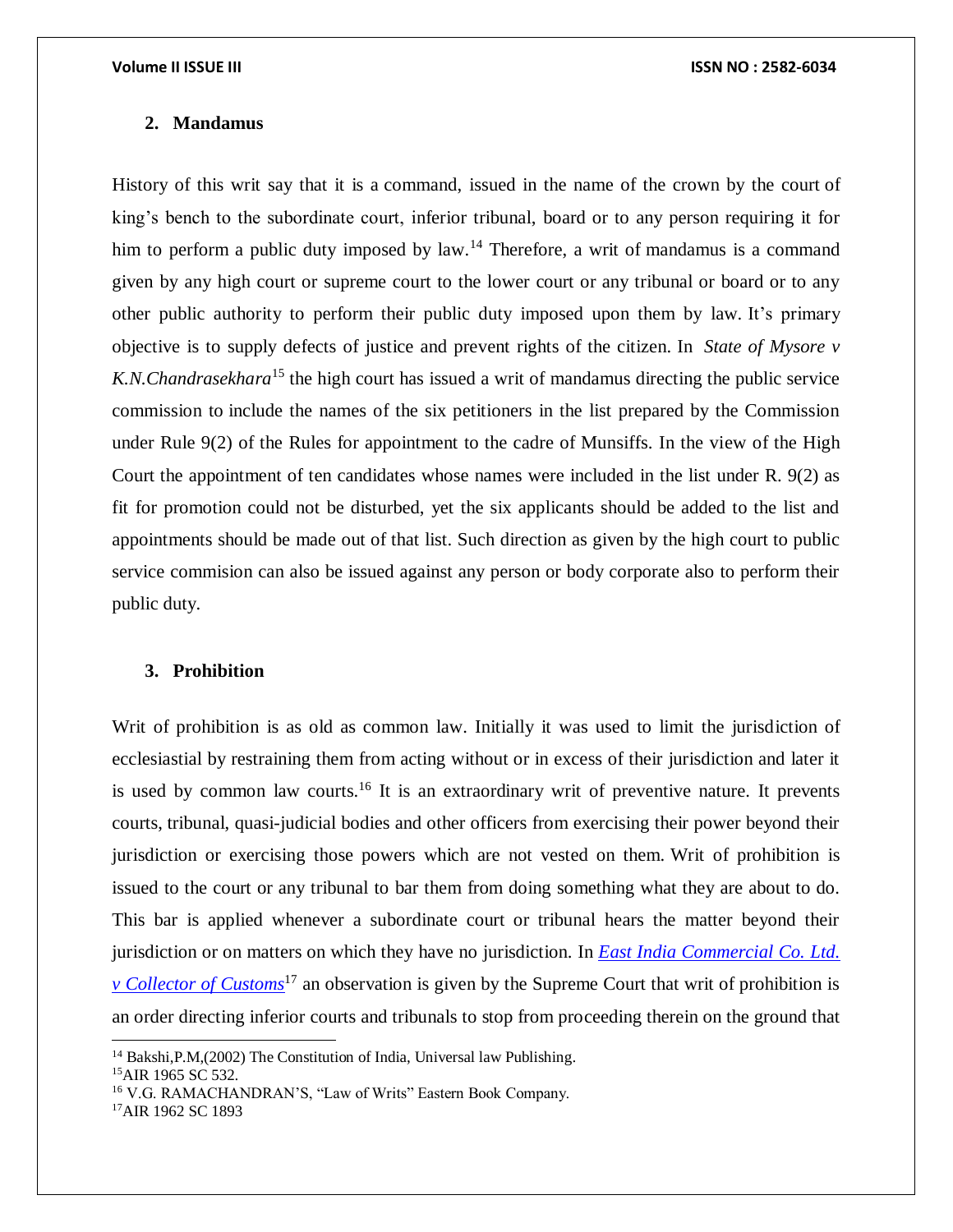the proceeding are taking place with excess jurisdiction or lack of jurisdiction. The Supreme Court has explained the jurisdiction of the court for grant of a writ of prohibition. It says that power to issue writ of prohibition is primarily supervisory and the main object for behind the writ of prohibition is to restrain inferior courts or tribunals from exceeding their jurisdictional  $limits.<sup>18</sup>$ 

### **4. Certiorari**

Writ of certiorari has been defined as one of the most effective and efficient remedies taken from common law. Certiorari means "to certify". It is an order issued by the High Court to an inferior court or any authority exercising judicial or quasi-judicial functions. The main object of this writ is to keep the inferior courts, judicial and quasi-judicial authorities within their limits of jurisdiction and if the act in excess of their jurisdiction their decision will be quashed by the High Court and Supreme Court by issuing a writ of certiorari.

Lord Atkin stated that writ of certiorari may be issued "wherever anybody of person having legal authority to determine questions affecting the rights of subjects, and having the duty to act judicially, act in excess of their legal authority." This statement has been approved by the Supreme Court in many cases like in *[Province of Bombay v Khushaldas](https://indiankanoon.org/doc/1954356/)*<sup>19</sup> and held the four components of this writ that are-

- 1. Body of persons
- 2. Such body is having some legal authority
- 3. Legal duty for determining the question affecting the rights of the subjects
- 4. Duty to act judicially

#### **5. Quo Warranto**

Writ of quo warranto is used to prevent the person from wrongfully or forcefully holding any office or from continuing the office. By writ of quo warranto court has the authority to ask the

 $\overline{\phantom{a}}$ 

<sup>18</sup>[S. Govinda Menon v Union of IndiaA](https://indiankanoon.org/doc/1345052/)IR 1967 SC 1274

<sup>19</sup>AIR 1950 SC 222.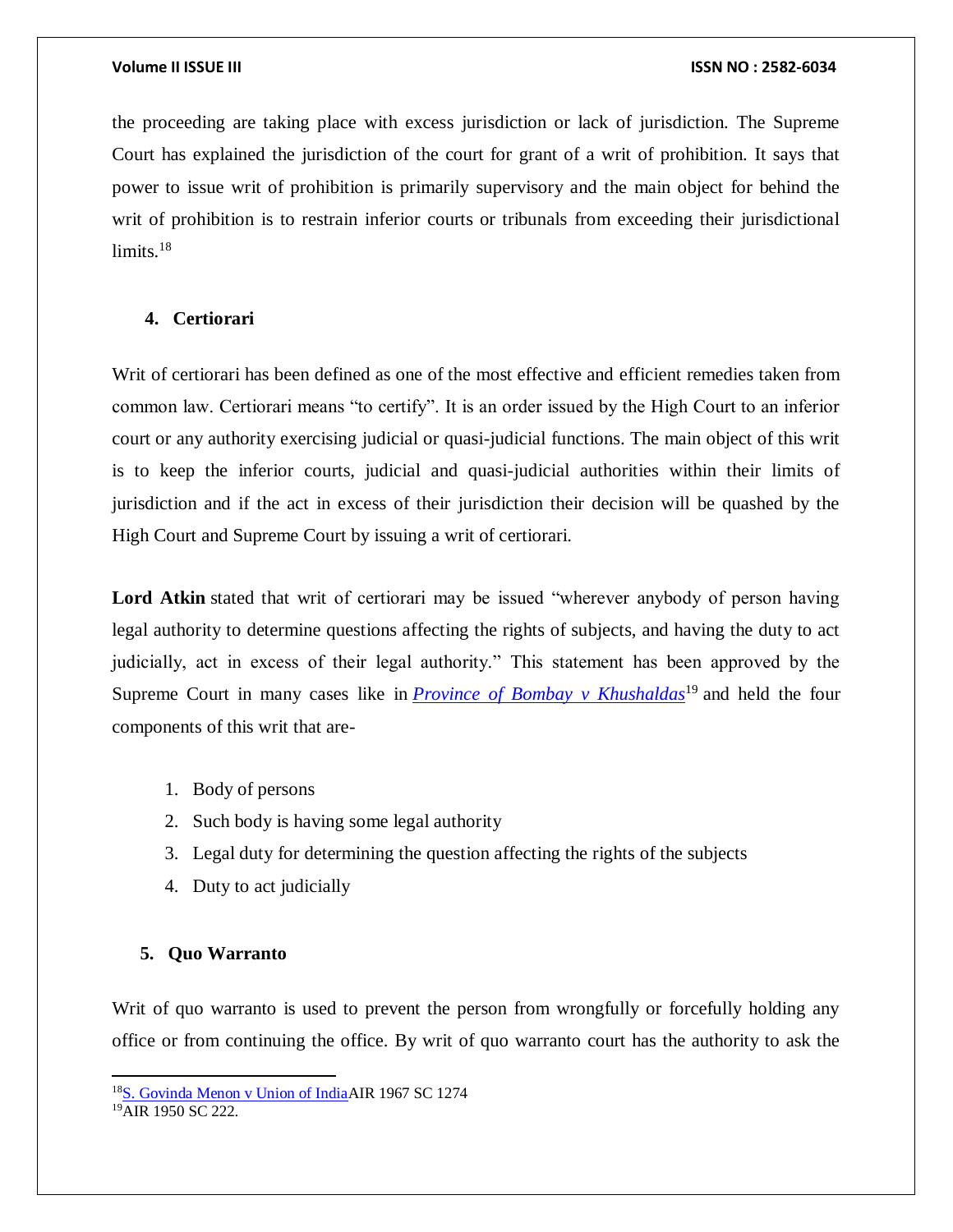holder of the office that by what authority he is holding the office.<sup>20</sup> Earlier in England this writ was issued by the king or on his behalf against any person who claim or take any office, or privileges of The Crown. And later this writ was misused by the authorities that led to substitution in proceedings by way of information.

Writ can be issued only if the office in question is a **public office** and any person claiming a writ must establish this fact first. Also it needs to be proved that the office in question is usurped without legal authority. Therefore that lead to an enquiry that the person claimed to be usurped the office is appointed legally or not. In *[University of Mysore v C.D. Govind Rao](https://indiankanoon.org/doc/295084/)*<sup>21</sup> the respondent claimed that appointment of appellant no. 2 is illegal as he does not fulfill the first condition mentioned in the advertised inviting application. In respect of which High Court issued the writ of quo warranto and held the appoint of respondent no. 2 (Anniah Gowda) illegal. Appellant raise an appeal before the Supreme Court. The decision of the High Court was held incorrect by the court, as High Court didn't take into consideration the Degree of Master of Arts of theDurham University obtained by Anniah Gowda.

It was held that the High Court is correct in finding that Anniah did not possess a high second class degree of an Indian University but he did possess the alternative qualification of Master of Arts of a foreign University.

### **IV. Conclusion and suggestions**

There is a lack of knowledge and awareness about the basic fundamental rights of the citizens, they even not concern about their rights and duties. Article 226 of the Constitution allows the High Court to not only enforce Fundamental Rights but the use of words *'other purposes'* also allows the High Court to enforce Legal Rights as well. It is the strongest remedial action against the Government Authority. The heavy traffic of litigation on a narrow track of justice has almost created a jam from where going back and forth both have become tedious. The Supreme Court has been continuously stressing this necessity in various judgments delivered from time to time.The second level of operation may be in the form of filling up the vacancies as sanctioned

 $\overline{\phantom{a}}$ 

<sup>&</sup>lt;sup>20</sup>P. Ishwara Bhat, Law & Social Transformation, Eastern Book Company, Lucknow, Reprinted 2012.

<sup>21</sup>AIR 1965 SC 491.